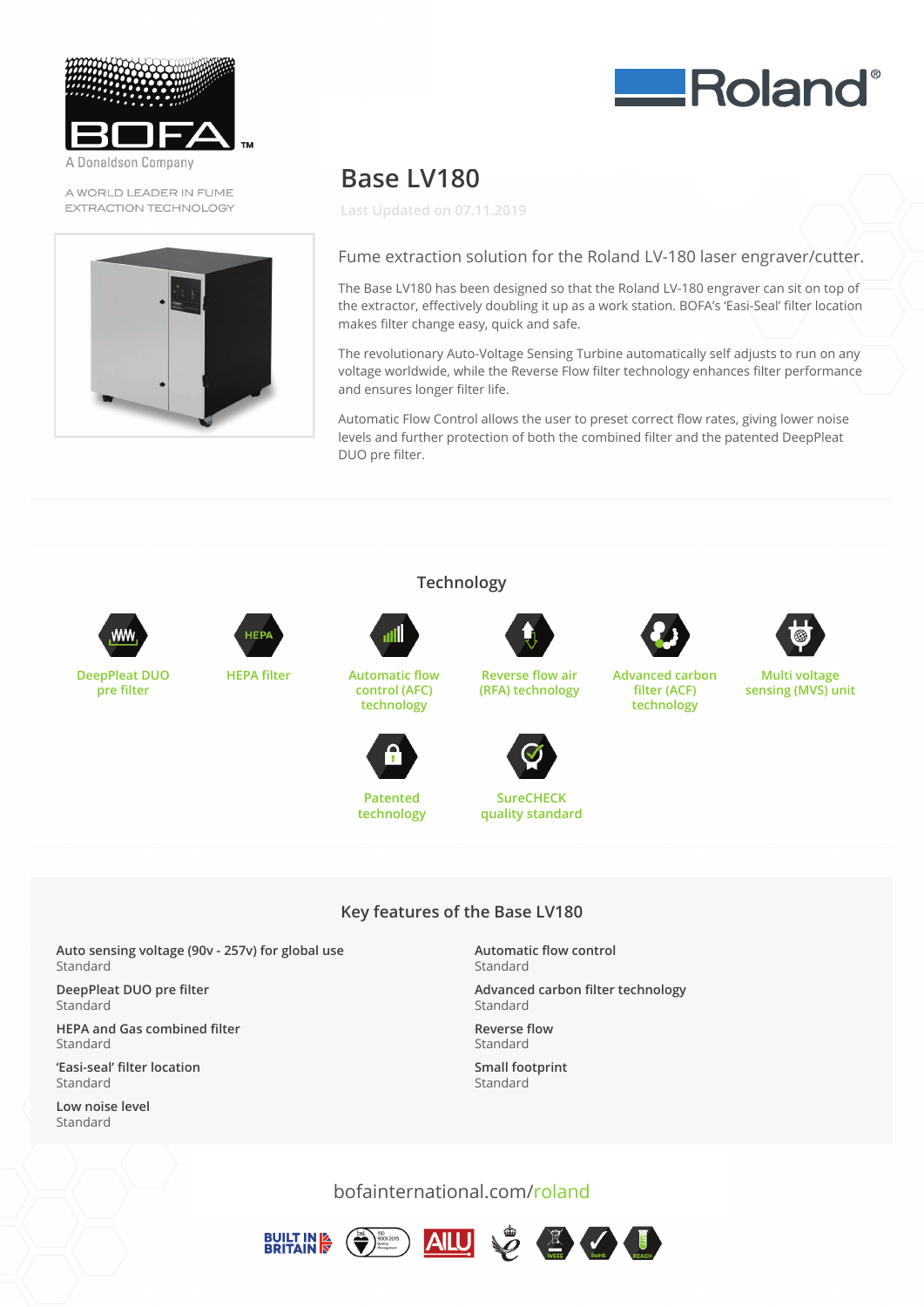## **Technical specification**







**Airflow through filters** Chemical filter HEPA filter



Clean air

Contaminated air

Particulate



| <b>Technical data</b>  |                                                             |
|------------------------|-------------------------------------------------------------|
|                        | 90-257V                                                     |
| Dimensions (HxWxD)     | 790 x 735 x 740mm (31.10 x 28.94 x 29.13")                  |
| Cabinet construction   | Powder coated mild steel                                    |
| Airflow / Pressure     | 380m <sup>3</sup> /hr / 96mbar (223cfm / 96mbar)            |
| <b>Electrical data</b> | 90v - 257v 1ph 50/60Hz Full load current: 12.5 amps / 1.1kw |
| Noise level            | <64dBA (at typical operating speed)                         |
| Weight                 | 86kg (189lbs)                                               |
| Approvals              | <b>CE</b>                                                   |